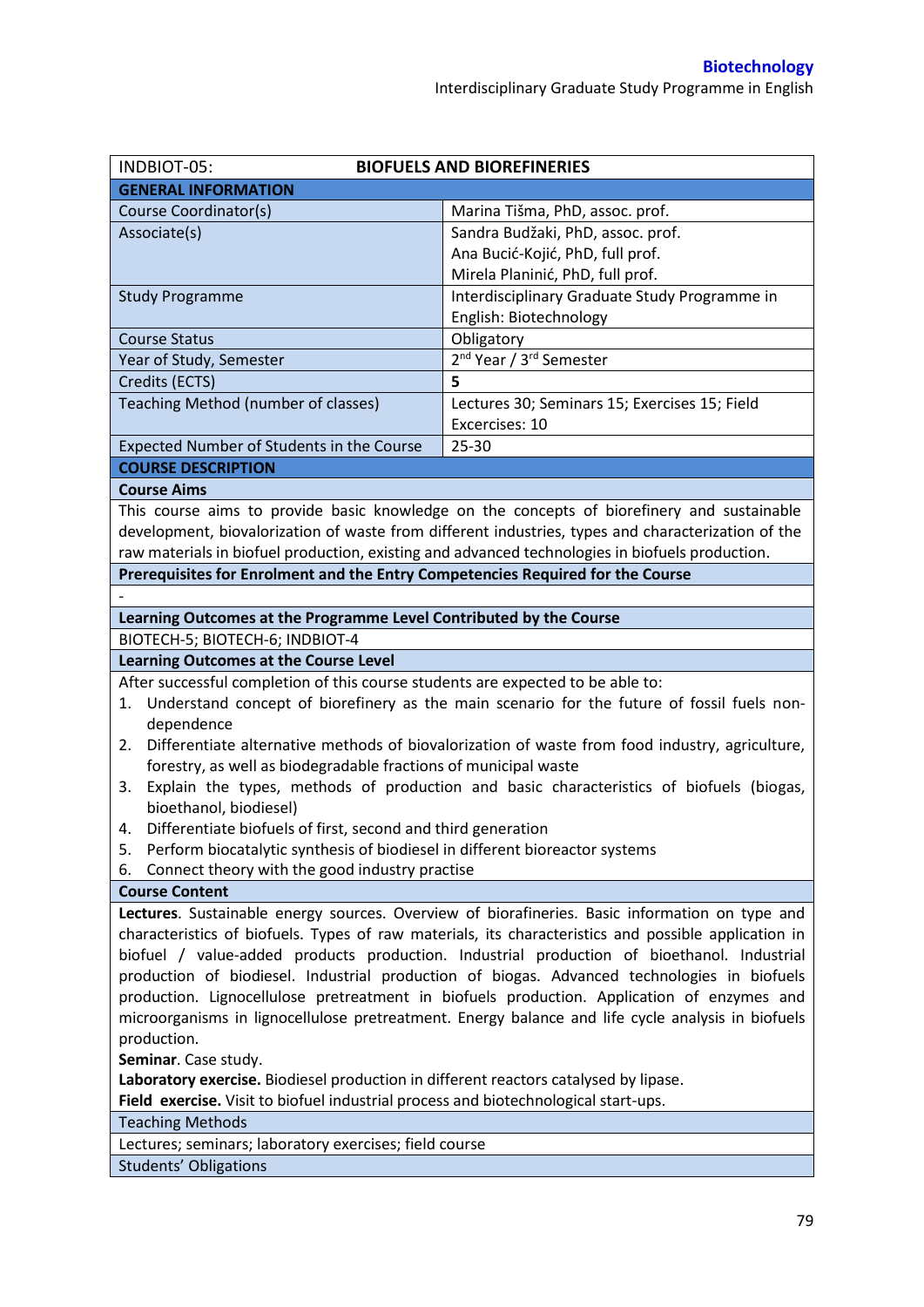## **Biotechnology**

Interdisciplinary Graduate Study Programme in English

Attendance at all forms of classes is mandatory and the students are obligated to attend all knowledge tests. The students may be absent from 30% (full-time students) and 50% (part-time students) of each of the forms of classes, provided that the absence is justified. An exercise which has not been completed must be made up through a midterm exam.

**Monitoring the Activity of the Students** *(Connecting Learning Outcomes, Teaching Methods, and Grading)*

| <b>Class-related</b>   | <b>ECTS</b> | <b>Learning</b> | <b>Student activity</b>        | Evaluation                         | <b>Grade points</b> |      |
|------------------------|-------------|-----------------|--------------------------------|------------------------------------|---------------------|------|
| activity               |             | outcome         |                                | method                             | Min.                | Max. |
| Attending classes      | 0.25        | $1 - 6$         | Attendance at<br>classes       | records                            | 2                   | 10   |
| <b>Seminars</b>        | 0.75        | $2 - 4$         | Seminar work<br>preparation    | Presentation<br>of seminar<br>work | 10                  | 20   |
| Laboratory<br>exercise | 1           | $5-6$           | <b>Practical work</b>          | Laboratory<br>exercises<br>report  | 8                   | 20   |
| Final exam             | 3           | $1 - 5$         | Studying for the<br>final exam | Oral exam                          | 30                  | 50   |
| <b>Total</b>           | 5           |                 |                                |                                    | 50                  | 100  |

## Evaluation of the written part of the final exam

| Percentage of correct answers (%) | Grade |
|-----------------------------------|-------|
| >95.00                            | 50    |
| 90.00-94.99                       | 47    |
| 85.00-89.99                       | 45    |
| 80.00-84.99                       | 40    |
| 75.00-79.99                       | 38    |
| 70.00-74.99                       | 35    |
| 65.00-69.99                       | 33    |
| 60.00-64.99                       | 30    |

## *Forming the final grade:*

The points granted for the final exam are added to the grade points awarded during class attendance. The grading process is conducted by absolute distribution, i.e. based on total achievements, and compared to the numerical system in the following manner:

A – Excellent (5): 90-100 grade points; B – Very Good (4): 80-89.99 grade points; C – Good (3): 65- 79.99 grade points;  $D$  – sufficient (2): 50-64.99 grade points

| Mandatory Literature (available in the library and via other media)                             |                            |                                 |  |  |  |
|-------------------------------------------------------------------------------------------------|----------------------------|---------------------------------|--|--|--|
| Title                                                                                           | Number of<br>copies in the | Availability via<br>other media |  |  |  |
|                                                                                                 | library                    |                                 |  |  |  |
|                                                                                                 |                            |                                 |  |  |  |
| Drapcho CM, Nhuan NP, Walker TH: Biofuels Engineering                                           |                            |                                 |  |  |  |
| Process Technology, McGraw-Hill, 2020.                                                          |                            |                                 |  |  |  |
| <b>Additional Literature</b>                                                                    |                            |                                 |  |  |  |
| 1. Brar SK, Dhillon GS, Soccol CR: Biotransformation of Waste Biomass into High Value           |                            |                                 |  |  |  |
| Biochemicals, Springer, 2013.                                                                   |                            |                                 |  |  |  |
| 2. Khanal SK, Surumpalli RY, Zhang TC, Lamsal BP, Tyagi RD, Kao CM: Bioenergy and Biofuels from |                            |                                 |  |  |  |

Biowasates and Biomass. Virginia, USA: American Society of Civil Engineers, 2010.